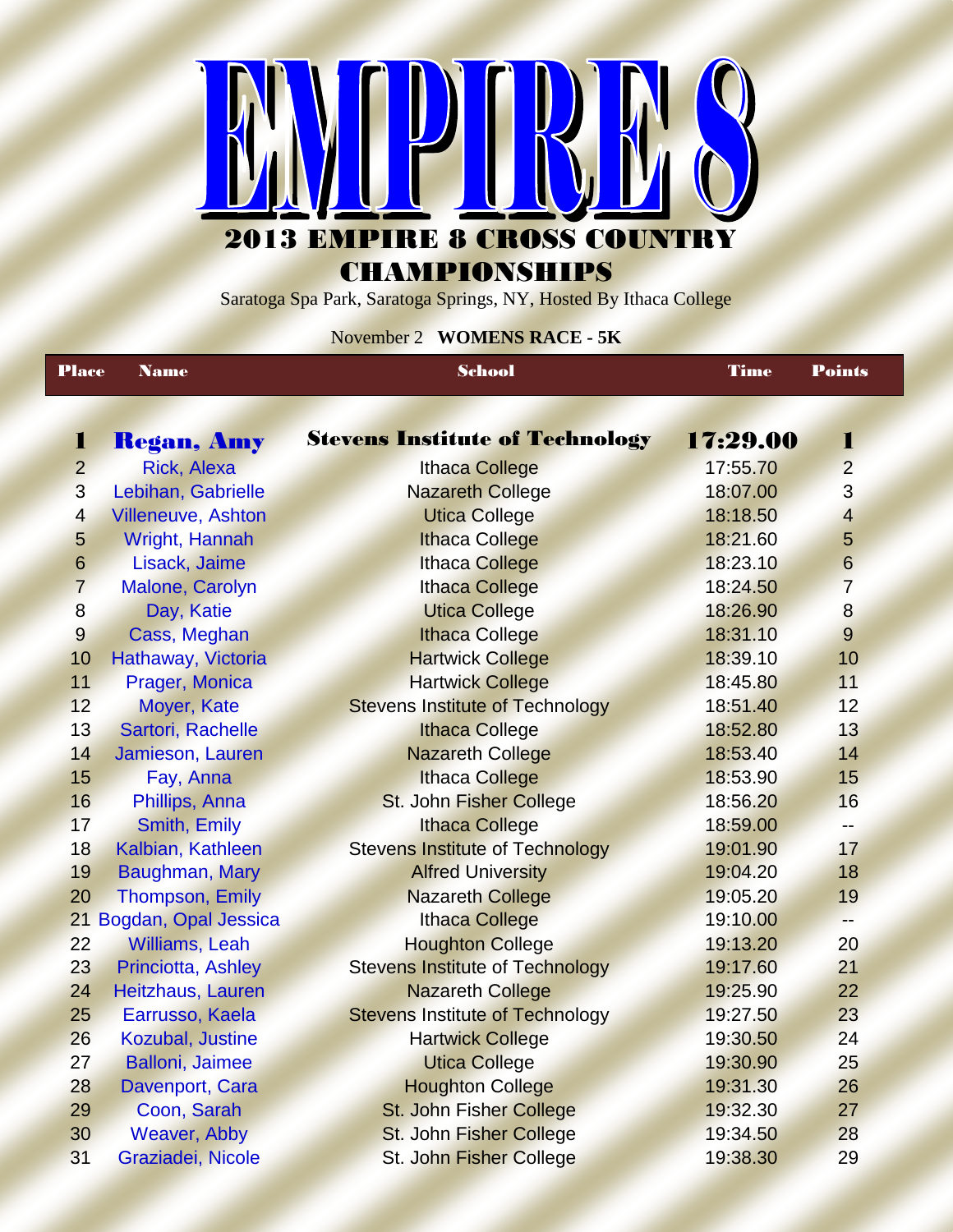| 32              | Meeson, Blair                                          | <b>Nazareth College</b>                | 19:39.30 | 30       |
|-----------------|--------------------------------------------------------|----------------------------------------|----------|----------|
| 33              | <b>Stevens Institute of Technology</b><br>Freed, Kelly |                                        | 19:39.90 | 31       |
| 34              | Vangee, Samantha                                       | St. John Fisher College                | 19:40.30 | 32       |
| 35 <sub>1</sub> | Gildemeyer, Michaela                                   | <b>Nazareth College</b>                | 19:41.60 | 33       |
| 36              | Gibble, Christina                                      | <b>Ithaca College</b>                  | 19:43.80 |          |
| 37              | Hodge, Lauren                                          | <b>Ithaca College</b>                  | 19:44.50 | $\equiv$ |
| 38              | Allen, Kim                                             | <b>Ithaca College</b>                  | 19:45.90 | 44       |
| 39              | Lemke, Laura                                           | <b>Stevens Institute of Technology</b> | 19:48.30 | 34       |
| 40              | Cioffredi, Michaela                                    | <b>Ithaca College</b>                  | 19:50.00 |          |
| 41              | FRIesen, Joanna                                        | <b>Houghton College</b>                | 19:52.20 | 35       |
| 42              | Shippy, Katlin                                         | St. John Fisher College                | 19:53.00 | 36       |
| 43              | Ignatowski, Trisha                                     | <b>Ithaca College</b>                  | 19:54.60 | --       |
| 44              | Gallup, Taylor                                         | St. John Fisher College                | 19:56.10 | 37       |
| 45              | Marklin, Judith                                        | <b>Houghton College</b>                | 20:00.30 | 38       |
| 46              | Disalvo, Jamie                                         | <b>Nazareth College</b>                | 20:02.00 | 39       |
| 47              | Deruchia, Renee                                        | St. John Fisher College                | 20:02.90 | ÷        |
| 48              | <b>Bennett, Sam</b>                                    | <b>Utica College</b>                   | 20:08.80 | 40       |
| 49              | <b>Forrester, Tracie</b>                               | <b>Alfred University</b>               | 20:10.50 | 41       |
| 50              | Frontera, Janice                                       | <b>Stevens Institute of Technology</b> | 20:14.70 |          |
| 51              | <b>Enriquez, Cristel</b>                               | <b>Houghton College</b>                | 20:29.10 | 42       |
| 52              | <b>Hecker, Christine</b>                               | <b>Stevens Institute of Technology</b> | 20:31.80 | --       |
| 53              | Dardir, Amira                                          | <b>Stevens Institute of Technology</b> | 20:41.90 | -−       |
| 54              | Depalma, Sarah                                         | <b>Utica College</b>                   | 20:44.20 | 43       |
| 55              | Pearce, Kate                                           | <b>Utica College</b>                   | 20:49.10 | 44       |
| 56              | Poore, Krista                                          | <b>Hartwick College</b>                | 20:49.80 | 45       |
| 57              | Erlwein, Rianne                                        | <b>Utica College</b>                   | 20:55.70 | 46       |
| 58              | Phillips, Tricia                                       | <b>Hartwick College</b>                | 20:58.10 | 47       |
| 59              | Harrington, Sarah                                      | St. John Fisher College                | 20:59.00 | --       |
| 60              | Guzelak, Stephanie                                     | St. John Fisher College                | 21:03.00 | --       |
| 61              | Saccone, Sydney                                        | <b>St. John Fisher College</b>         | 21:06.10 |          |
| 62              | Slavik, Sydney                                         | <b>Stevens Institute of Technology</b> | 21:08.90 |          |
| 63              | Lathrop, Kassie                                        | <b>Nazareth College</b>                | 21:11.30 |          |
| 64              | <b>Slattery, Sam</b>                                   | <b>Utica College</b>                   | 21:16.00 |          |
| 65              | Ferrer, Elaina                                         | <b>Stevens Institute of Technology</b> | 21:22.60 | 45       |
| 66              | Hampson, Abigail                                       | <b>Alfred University</b>               | 21:26.60 | 48       |
| 67              | Reed, Logan                                            | <b>Hartwick College</b>                | 21:29.30 | 49       |
| 68              | <b>Strum, Nichole</b>                                  | <b>Hartwick College</b>                | 21:34.80 | 50       |
| 69              | Mantie, Stephanie                                      | <b>Alfred University</b>               | 21:36.40 | 51       |
| 70              | <b>Farrand, Whitney</b>                                | <b>Houghton College</b>                | 21:37.40 | 52       |
| 71              | Donatello, Devon                                       | St. John Fisher College                | 21:38.80 |          |
| 72              | <b>Bartlett, Katherine</b>                             | <b>Hartwick College</b>                | 21:40.30 | 44       |
| 73              | <b>Holmer, Alexis</b>                                  | <b>Utica College</b>                   | 21:44.70 |          |
| 74              | Gibbons, Melissa                                       | <b>Stevens Institute of Technology</b> | 21:46.20 |          |
| 75              | <b>Talbot, Becky</b>                                   | <b>Hartwick College</b>                | 21:54.10 | 43       |
| 76              | <b>Maloney, Kelly</b>                                  | <b>Nazareth College</b>                | 21:54.60 |          |
| 77              | Riesel, Jessica                                        | <b>Hartwick College</b>                | 22:01.80 |          |
| 78              | Bernardin, Savannah                                    | <b>Utica College</b>                   | 22:08.60 |          |